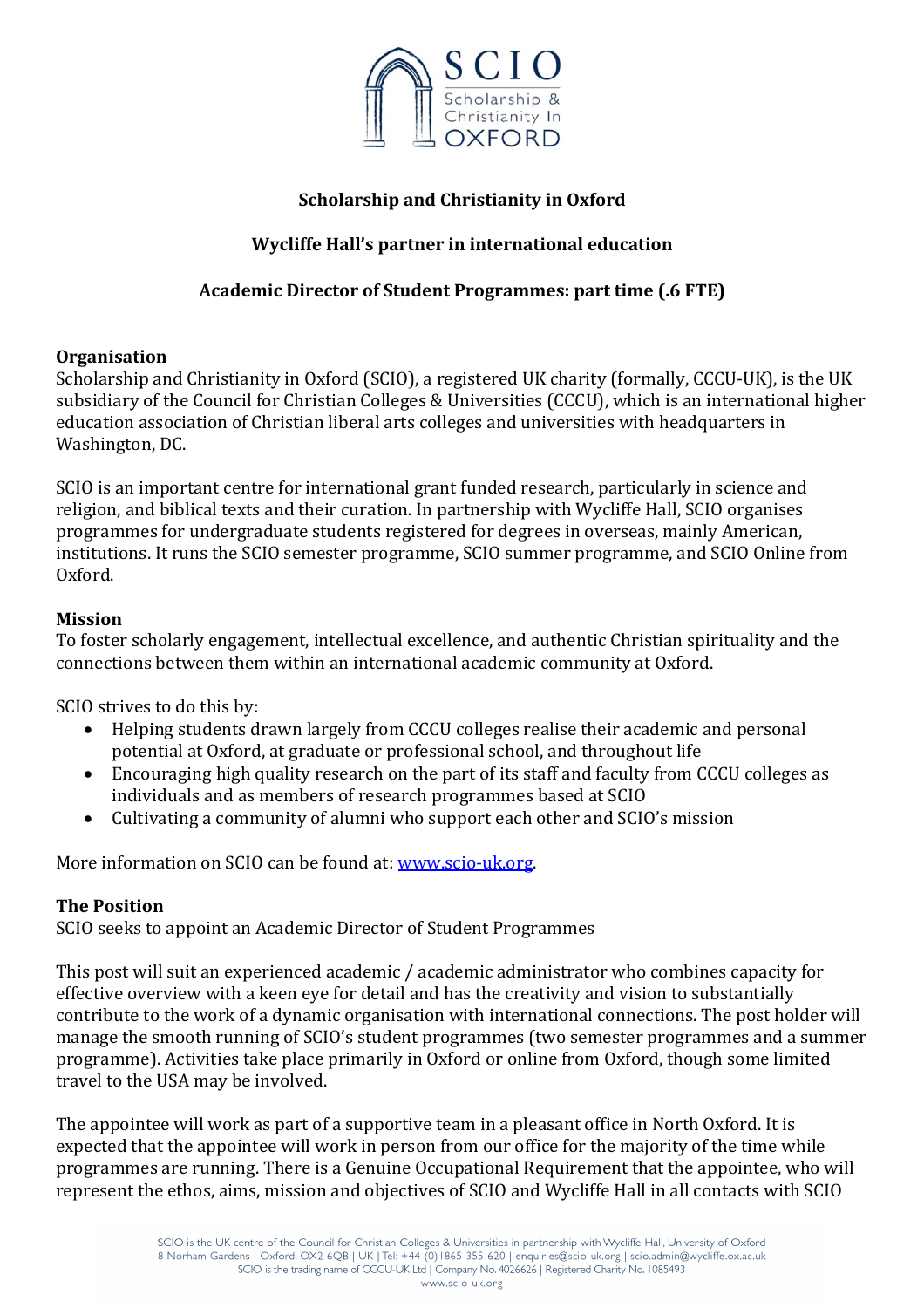students and academic visitors, and will identify with these institutional commitments (cf. the respective websites).

Applicants should send a covering letter, *curriculum vitae*, and details of three referees via email to Dr. Stan Rosenberg, email: scio.admin@wycliffe.ox.ac.uk. **Applications should be received by 15 June 2022. Ideally, the successful candidate will start work in mid-July 2022, though a later start date may be considered** (NB: there will be flexibility for planned summer holidays). SCIO reserves the right to employ before that date should a suitable candidate be found. Early applications are therefore encouraged.

*Research Fellowship:* If appropriate, the appointee may also be designated as a research fellow for time spent over and above the salaried post to pursue an active, agreed academic programme and thereby to model to undergraduate students a productive academic life. The research fellow will benefit from a generous research fund to support publications, and conference and other research expenses.

### **Academic Director of Student Programmes**

You will work with the SCIO team to organise and deliver successful study abroad programmes and contribute to other informal student offerings. Your line manager is the Executive Director. You will work closely with the Academic Administrator and Director of Administration on day to day management of the programmes. You will be a member of the senior management team.

Your place of work will normally be 8 Norham Gardens, except that you may work from home by agreement with colleagues. When you are the designated staff member maintaining cover at 8 Norham Gardens you will arrange cover if illness or unforeseen circumstances mean that you cannot be at 8 Norham Gardens.

#### **Programme Administration Duties**

- Manage semester, summer, and online programmes day to day, liaising with academic admin team and other colleagues to:
	- $\circ$  Recruit and manage directors of study and lecturers, expanding and contracting their numbers as necessary
	- $\circ$  Recruit and manage academic standards officer and other non-salaried academic help
	- $\circ$  Recruit, mentor, and evaluate tutors for academic programmes
	- $\circ$  Design and deliver academic elements of programmes including new course design and implementation
	- $\circ$  Provide students and organization a bridge to Oxford academics including attendance at relevant committees if appropriate, liaise with Bodleian etc.
	- $\circ$  Review policy and programmes in light of University of Oxford and Wycliffe Hall policies and practice
	- $\circ$  Write and maintain academic materials e.g. handbooks, reading lists, course booklets
	- $\circ$  Develop and maintain policies, behavioural standards, and processes for academic programmes, ensuring compliance with all relevant law and University of Oxford and Wycliffe Hall policies
	- $\circ$  Conduct annual performance reviews with relevant staff
	- $\circ$  Develop new institutional relationships e.g. with Faraday Institute
	- $\circ$  Liaise with DC staff about programme matters
	- $\circ$  Liaise with Wycliffe Hall and other University staff
	- $\circ$  Liaise with finance staff to produce academic budgets, setting pay rates for all academic activities and delivering the programme within agreed costs
	- $\circ$  Oversee academic elements of orientation and debrief and supervise all elements
	- $\circ$  Manage assessment processes to ensure integrity and accuracy, including developing and maintaining assessment criteria in compliance with University and HE teaching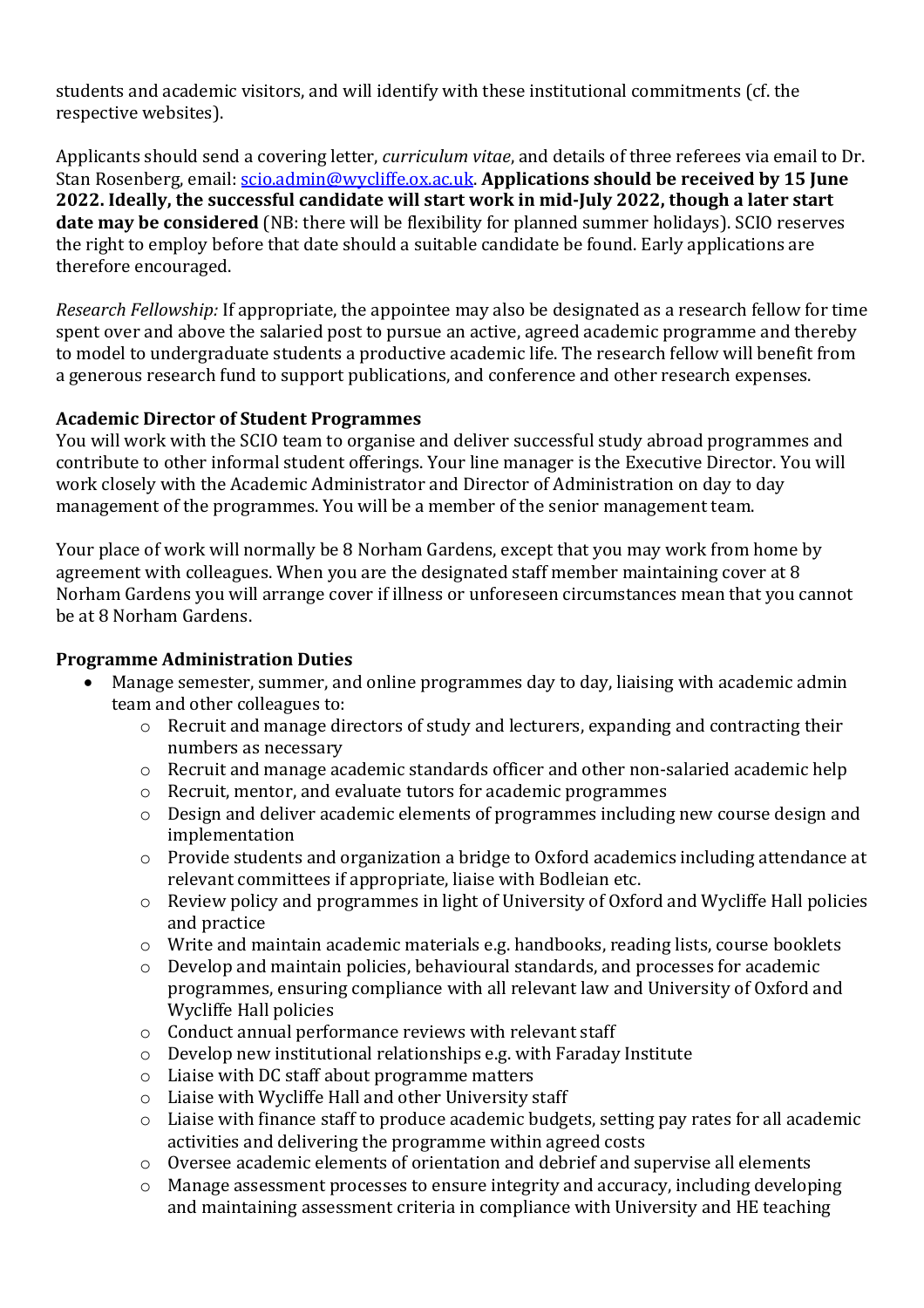best practice, managing and developing policies for moderation process and issuing of transcripts

- $\circ$  Manage admissions process, with delegated support, to develop and effect processes which are compliant with equality and other legislation
- $\circ$  Manage academic discipline, liaising with students, Wycliffe Hall, the Proctors, the CCCU office and, if appropriate, the student's home schools
- $\circ$  Advise students on academic and cultural matters and offer pastoral care where appropriate (in cooperation with staff responsible for student life matters)
- $\circ$  Develop and implement academic prize policy
- Offer a limited number of tutorials, seminars, and lectures as appropriate
- Contribute to grant-related projects as appropriate and as opportunity and need present
- Manage US-based accreditation reviews (and UK certification should such develop)
- Work with editor to establish and maintain editorial policies
- Part of the Senior Management Team
- Review and refine student academic programmes including curricular reform as needed

# **Selection Criteria**

# **Essential:**

- Experience in academic management, curricular review and development
- Identification with the mission, ethos, aims, and objectives of Wycliffe Hall and SCIO and ability to represent these to students, institutions, and in working contacts
- Ability to work as part of a team, balancing multiple demands
- Undergraduate teaching experience
- Knowledge and experience of University of Oxford and colleges
- Familiarity with the University of Oxford, including
	- $\circ$  broad approaches to policies as affect undergraduate education
	- $\circ$  the Bodleian libraries
	- $\circ$  administrative procedures
	- o relevant administrative offices and personnel positions, etc.
- A wide network of scholarly relations within Oxford (University and city)
- A scholar (in one of the many academic disciplines offered in SCIO's semester programme)
	- $\circ$  Have a lively, current, and productive research interest in an academic discipline manifesting itself in publication in peer reviewed international journals, for academic presses
	- $\circ$  Model integrity and activity in research to students
	- o Maintain an interest in current HE pedagogy
- Appropriate postgraduate degree/s
- Excellent organisation and communication skills
- Excellent interpersonal skills. The post holder will need to engage helpfully and effectively with a wide variety of contacts, including students, tutors and international visitors.
- Substantial IT literacy, including MS Excel, Word, Outlook, Teams, and databases
- Demonstrable ability to work independently and set priorities in a complex work environment with many competing tasks
- Motivated by achievement of results and completion of tasks
- A keen eye for detail
- Willingness to participate in programme social and academic events (where appropriate)
- Willingness to work in central North Oxford and work in the context of normal office hours (normal office hours are 9.00am to 5.00pm with a lunch break)
- Willingness to be flexible about hours when the programme demands e.g. student programme arrival days